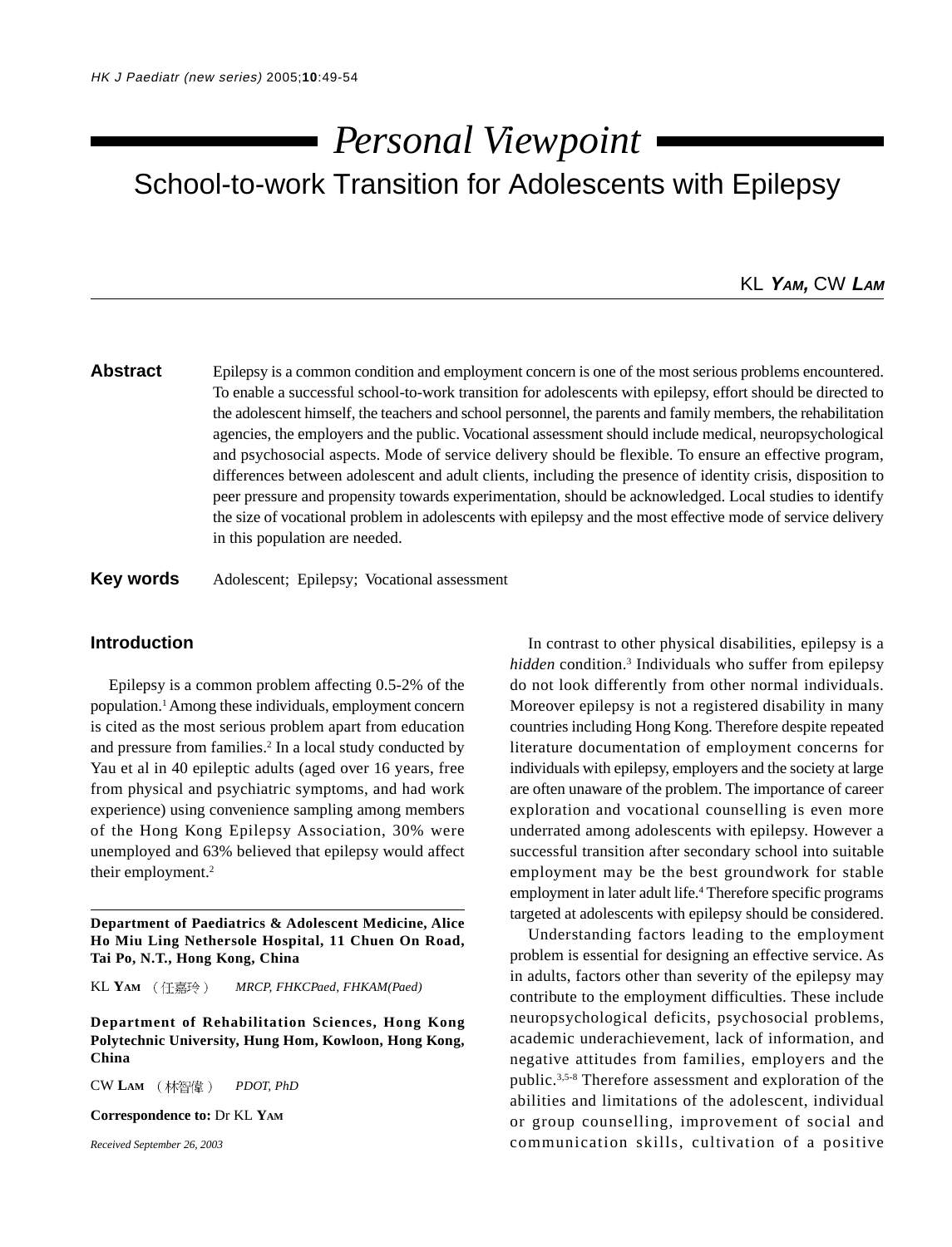attitude, pre-vocational and vocational training, work accommodation and epilepsy education are some important strategies.

Working with the adolescent himself, with teachers and school personnel, with parents and family members, with rehabilitation agencies, with employers and the public are important.9 Paediatricians should play a strategic and leading role in filling the service gap and enabling a successful school-to-work transition.

#### **Working With the Adolescent**

As all other adolescents, career exploration should be an important and essential task for adolescents with epilepsy. Self-assessment and understanding of one's interests, values, priorities, skills, abilities, aptitudes, credentials, personality and career orientation should be the first step.10 The adolescent should also identify his needs and possible source of job satisfaction. The awareness of these vocational interests and patterns of abilities may be achieved by group discussion, personal reflection or individual assessment. A number of assessment tools are available. Vocational interests may be tapped by Strong-Campbell Interest Inventory whereas the pattern of abilities by General Aptitude Test Battery, Wechsler Adult Intelligence Scale, Academic Achievement Testing or Halstead Impairment Index.<sup>9</sup> Evaluation of abilities may also base on work samples and job-tryouts.

To assess epilepsy-related limitations and restrictions, help from paediatricians should be enlisted. Epilepsy may take many forms and vary considerably in frequency and severity. In the majority, seizures can be completely controlled with appropriate therapy, which may include antiepileptic drug treatment and lifestyle modification. In the minority of cases where restrictions on particular types of employment are necessary, such decisions must be based on fair and individual assessments of both the demands of the work chosen and the person with epilepsy concerned.<sup>11</sup>

In the United States, the law prohibits anyone who has had a loss of consciousness of any sort from any cause

(including most patients with epilepsy) to pilot planes, to drive trucks, buses or school buses, to work as air traffic controllers, to work on the control panel of nuclear power plant, or to operate roller coasters or rides in amusement parks.12 For less critical jobs, blank restriction is not recommended and assessment should be individualised.

A German group suggested five categories that can be used to evaluate the occupational suitability of individuals with epilepsy<sup>4</sup> (Table 1). Seizure frequencies were grouped into four categories: more than one seizure per month, three to eleven per year, no more than two per year, and seizurefree. However, in countries where work accommodation is available, such guideline is less relevant.

Moreover, complete description of seizure variables is often more helpful in job matching or designing work accommodation.4 Presence or absence of warning aura, any identifiable triggers, predictability of seizure occurrence, the state of consciousness and behaviour during seizure, presence or absence of fall during seizure, behaviour and the time need to resume usual activity after seizure are helpful information. Last but not the least, the reliability of the individual to take medication or the ability to attend to the medical regimen is an important factor for consideration.

In Hong Kong, no specific legal restriction on job is present. However, the ability to drive is an important skill in job seeking and there are guidelines for determining the fitness for driving in people with epilepsy.13 The general principle is in accordance with overseas requirement – if the individual has been seizure free for two years, irrespective of the presence or absence of medication, he can usually operate a private motor vehicle safely. However, the person should be reviewed by medical practitioner yearly for a period of at least five years. If the individual develops further seizure while on medication, he should stop driving at once until further evaluation. If the individual has been seizure free for two years while on medication, but seizure recurs while on a trial period instructed by the medical practitioner, he can drive safely one month after he has resumed his medication. If the medication is stopped by the individual, the decision as to whether it is safe for him to drive depends on assessment of the reliability of the

#### Table 1 Epilepsy risk categories of the German Task Force<sup>4</sup>

|  |  |  |  |  |  | "O" No loss of consciousness; no loss of posture; control of own actions (seizures only with subjective symptoms) |
|--|--|--|--|--|--|-------------------------------------------------------------------------------------------------------------------|
|  |  |  |  |  |  |                                                                                                                   |

- "A" No loss of consciousness; no loss of posture; impairment of ongoing activity
- "B" Impaired consciousness; interruption of ongoing activity; no loss of posture
- "C" No loss/loss of consciousness; loss of posture; interruption of ongoing activity
- "D" Impaired consciousness; no loss/loss of posture; actions not in accordance with demands of the situation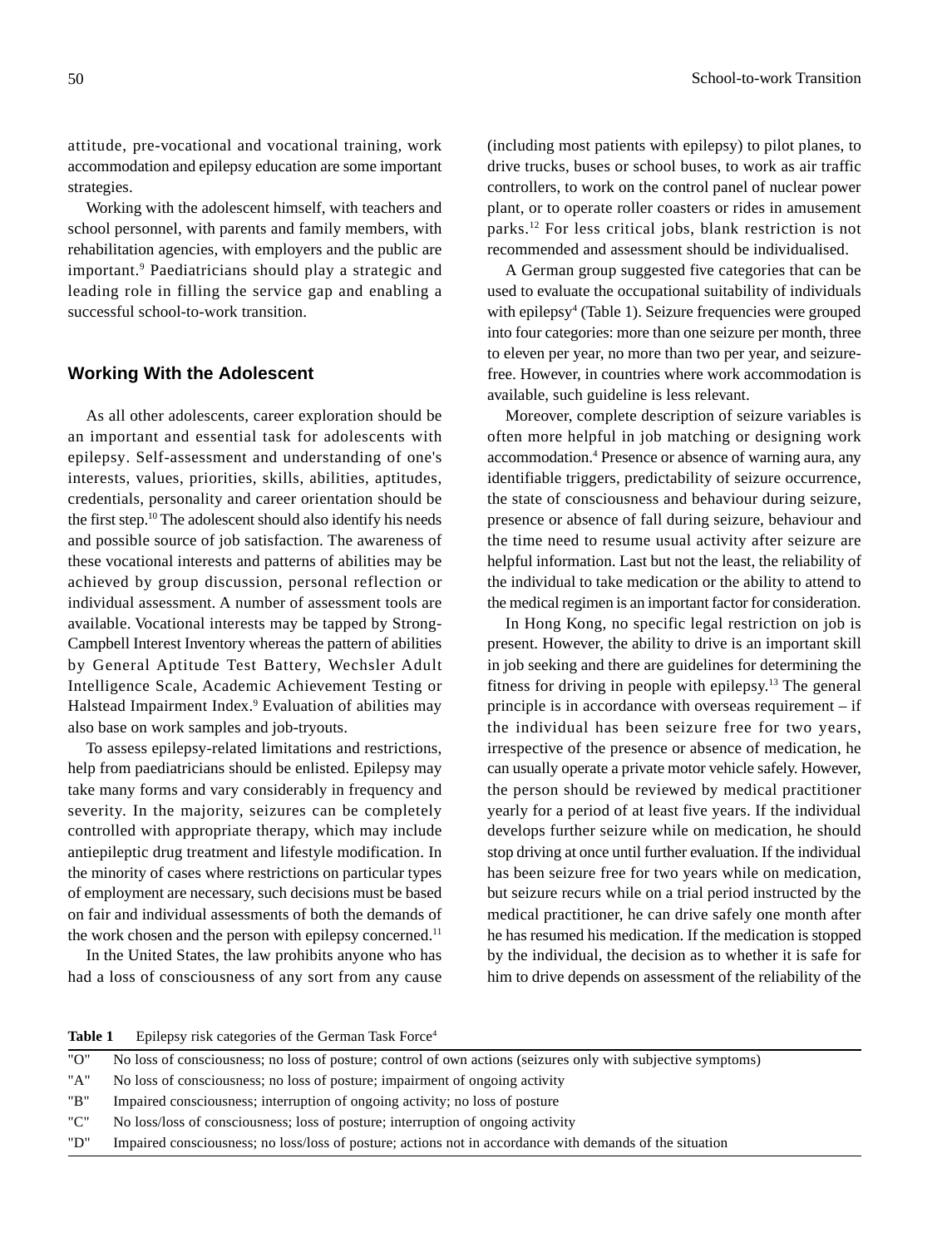person in taking medication regularly. Only in exceptional cases should an individual with any seizure operate passenger transport vehicle or heavy commercial vehicle.

Moreover, paediatricians may provide specific advice for individuals with specific type of epilepsy. For example, individuals with photosensitive epilepsy may suffer from seizure when they work with visual display unit, especially if the flicker frequency of the monitor is 50 Hz rather than 60 Hz.14 Some simple advice includes avoidance of sitting too close to the monitor, having adequate background light and scheduling periodic rest period.

Neuropsychological assessment has been found to predict job success in individuals with epilepsy and known brain injuries.9 Signs for possible concern of neuropsychological deficits include difficulty with shortterm memory, problems doing multiple tasks or efficiently performing at task in the presence of distracters, unexplained discrepancy between apparent ability and performance, visual filed deficits, learning disability symptoms, problems with attention and concentration, and unilateral weakness or clumsiness. Areas of concern include sensory motor integrity, motor speed of dominant side, speed of information processing of selective stimuli, attention and concentration, memory (especially short-term memory and incidental memory), verbal ability, cognitive efficiency and flexibility, mastery of abstract language concepts, visual-spatial ability, executive function and compensatory skills. Commonly used neuropsychological test battery include Picture Arrangement, Digit Symbol Test, Concentration Endurance Test/d2, Stroop (Naming of color dots, Naming of color prints), Controlled Oral Word Association Test, Name Writing Preferred Hand Trail Making Test Par B and Purdue Pegboard Test (Preferred Hand and Both Hand Assembly).<sup>9</sup> Most psychological test taps on a particular function (e.g. the Concentration Endurance test/d2 taps on concentration, but does not detect visual-spatial problem) rather than a full range of neuropsychological function, therefore the choice of test should be based on the clinical suspicion. Since these tests should be administered by psychologist and are expensive, only those with signs for possible concerns should be considered for assessment.

Psychosocial assessment will address behavioural problems and social skill deficits associated with epilepsy.9 Areas of concern include adjustment within family, information about epilepsy and seizure, satisfaction with medical care, peer and social support, significant life goals, additional significant conditions, internal psychological adjustment and adjustment to social network. Commonly used assessment tools include Washington Psychosocial Seizure Inventory, Adolescent Psychosocial Seizure Inventory, Rosenberg Self-Esteem Scale and Coping Health Inventory for Children.9,15

In Hong Kong, detailed assessments on vocational interests, pattern of abilities, medical limitation, neuropsychological or psychosocial aspects are not routinely available to adolescents with epilepsy. Medical and neuropsychological assessment and advice are usually given upon request from the individual. Psychosocial assessment may be provided by social workers or nongovernment organisations when deemed necessary. Vocational assessment, counselling and guidance for individuals with disability are provided by the Vocational Training Council, but there is no specific assessment protocol for adolescents with epilepsy. Therefore there is a need for improvement in these areas. For the time being, adolescents may need to take a positive and proactive role.

#### **Working With Teachers and School Personnel**

In the United States, individualised educational plan is designed to meet educational needs that cannot be met via the general school curriculum.<sup>9</sup> The plan may be modified to include goals that are not primarily academic but rather vocational and prevocational. For many adolescents that will graduate from secondary school in a short time, the inclusion of vocational training may be more beneficial than specialised academic intervention. Experience from Seattle showed that work exploration, work experience and access to structured employment opportunities are useful for adolescents with epilepsy.9

In Hong Kong, a formal individualised educational plan is not available to adolescents with disability, including those with epilepsy. However it would be very helpful if teachers can at least arouse the awareness of vocational consideration among their adolescent students. Group sessions can be organised so that the adolescents can explore their own values, priorities, personality and career orientation. Information on available community vocational resources should be highlighted because the local study by Yau et al showed that 15% of adults with epilepsy did not know what services were provided by the authority concerned.<sup>2</sup>

Since academic under-achievement is common among adolescents with epilepsy, teachers should be sensitive to the difficulties encountered by these students and be ready to provide accommodation. The Hong Kong Epilepsy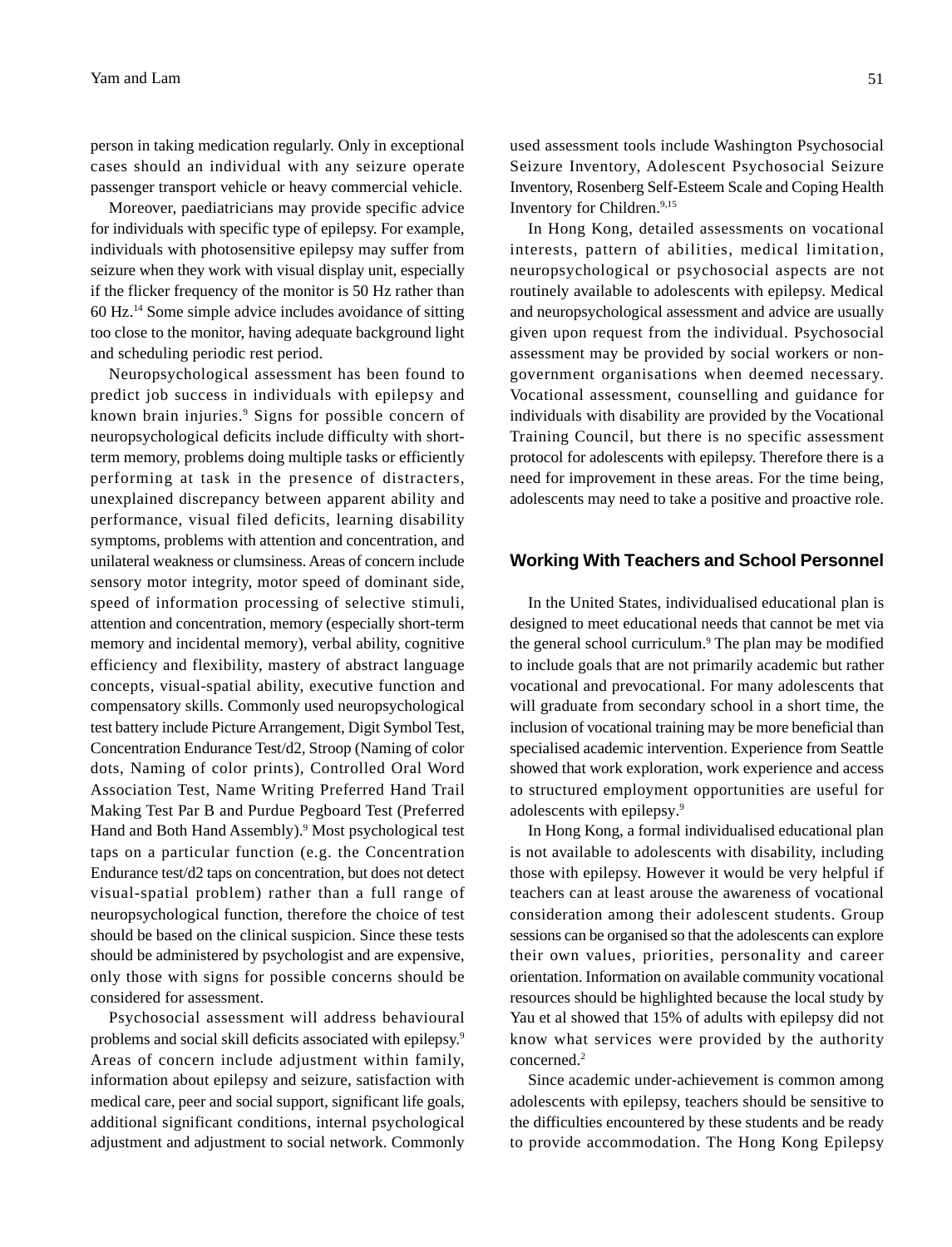Association in collaboration with the Hong Kong Society for Rehabilitation Community Resource Network has recently published a pamphlet for schools in which the problems of these students are highlighted.16 Teachers are encouraged to give extra time or individual tutorial for assisting these students if they miss classes due to their seizures. Increased understanding from teachers and other reasonable accommodation will be very helpful and encouraging for students who have attention and memory problem, or information processing speed problem related to their epilepsy or drugs. The cultivation of a life-long education attitude among adolescents (including those with epilepsy) is important so that further targeted vocational training or job-specific training after graduation from the regular secondary school will not be regarded as exceptional. Teachers are also at a strategic position to point out the other abilities, skills and strength that an adolescent possess in additional to his academic achievement.

Although accommodation may be needed, overprotection will be detrimental to the psychosocial development of adolescents and should be avoided.15 Adolescents with epilepsy should not expect special privilege. They should have the same rights and responsibility as other fellow students.

Teachers and school personnel should familiarise themselves with the condition of epilepsy and the acute management of seizure.16 Unlike other medical problems such as asthma or short-sightedness, there are still irrational myths about epilepsy among fellow students. Teacher can provide correct information about the condition and prevent stigmatisation of adolescents suffering from epilepsy. A caring, accepting and open environment is necessary for integration of people with disability (including those with epilepsy) into the school and into our society in future.

#### **Working With Parents and Family Members**

A supportive family environment has been found to have positive effect on the social functioning of people suffering from epilepsy.15 Parents need to understand the anxiety that is often present in the adolescent with epilepsy. Cultivation of a positive and proactive attitude in the adolescent will help him to face his challenges later in life.<sup>17</sup>

Parents and family members should be knowledgeable about epilepsy, and the social and vocational implications. Adolescent may need information and guidance on sports, swimming, cycling, lifestyles, alcohol, caffeine, driving, etc.12,18 The ability for the adolescent to participate fully in

daily living will enlarge his social contacts, decrease the sense of social isolation and provide a chance to improve his relationship with peers. Over-protective parental attitude is common but it may hinder the development of social skills, social maturity, self-confidence and autonomy in the adolescent.15 Parents should learn to accept their new role as their adolescent develops autonomy and independence. On the other hand, avoidance of over-protectiveness does not mean that the adolescent should be reckless. Parents need to teach the adolescent to take a balanced attitude towards risk taking.12 This may be achieved by improving the self-management of his epilepsy. Education about adaptive behaviour that may promote seizure control should be given. For example, the adolescent should gradually take over the responsibility of his drug taking and learn about possible precipitating factors for his epilepsy.

With regard to vocational implications, parents are also important persons who can point out the strength of the adolescent, support him for further targeted vocational training and cultivate a positive attitude. Unrealistic expectations from the adolescent must be recognised and addressed.9 At times of difficulty with job finding, support from family members is important.

#### **Working with Rehabilitation Agencies**

All people with epilepsy should have equal opportunities to gain access to available health care, rehabilitation and vocational programmes, and social support services to gain maximum control over their disorder and to maximise their chances of employment.<sup>11</sup>

In Hong Kong, medical health care is readily available to people with epilepsy and is mainly provided by the government. On the other hand, rehabilitation and vocational programmes are provided both by government and non-government agencies. The Vocational Training Council provides vocational assessment and guidance. Vocational training is provided by Skill Centres of the Vocational Training Centre or by Employees Retraining Scheme. The Selective Placement Division of Labour Department provides work placement assistance. Although the local study by Yau et al showed that 48% of adults with epilepsy rated the services provided by these authorities as suboptimal, the Labour Department has recently published a very useful booklet on job-finding for people with disabilities.<sup>2,19</sup> Requirements and duties of specific jobs are listed in the booklet. There is also information on job finding, application and interviewing techniques, effective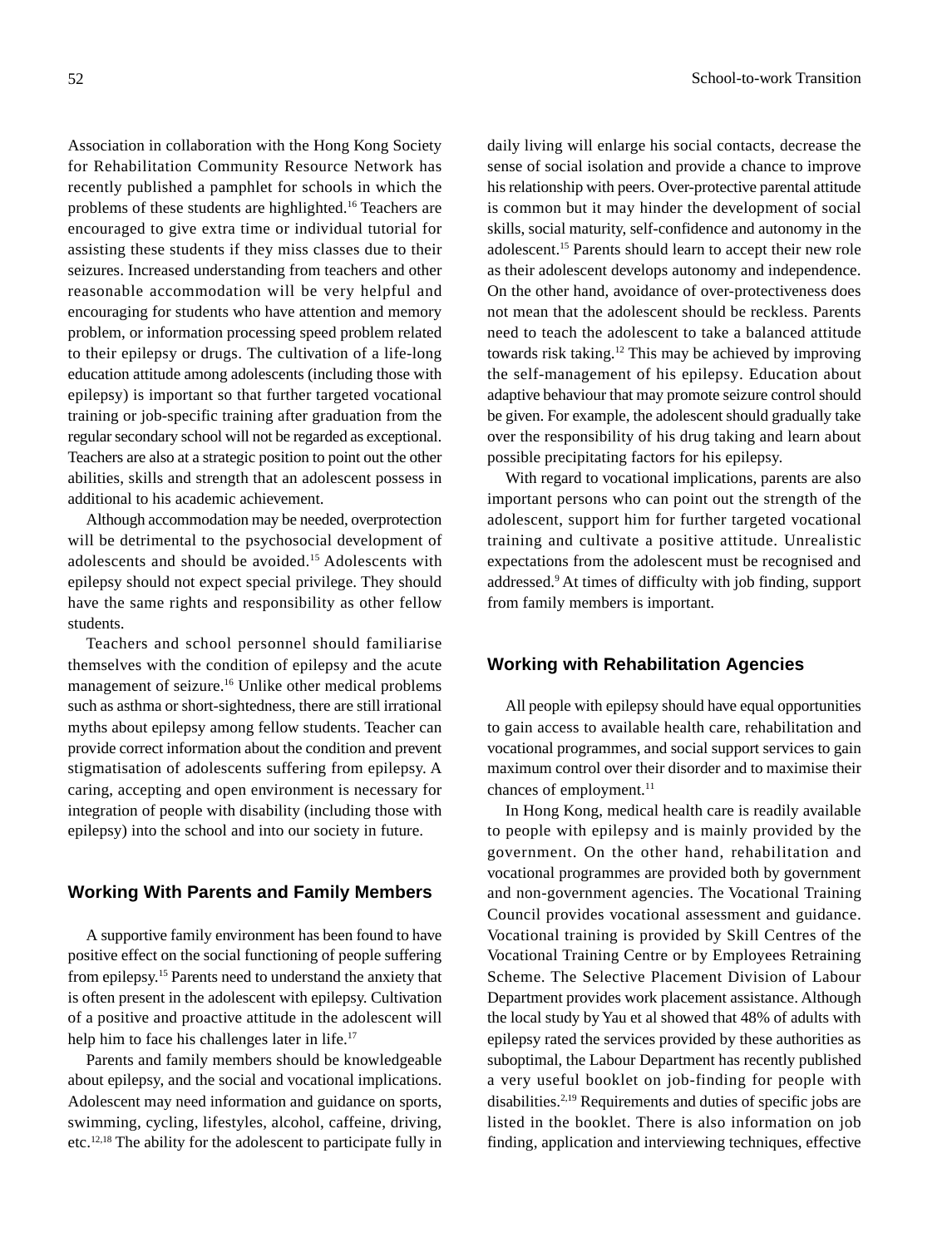communication and social skills with fellow workers, stress management, and skills for disclosure of disability to the employers.

For non-government organisation, the Hong Kong Epilepsy Association works in collaboration with the Community Rehabilitation Network to provide vocational rehabilitation and social support services.<sup>20</sup> A vocational training program specifically for people with epilepsy has been designed by an occupational therapist working in Community Rehabilitation Network in 1997.<sup>21</sup> The program consists of three sessions in which the individual learns to become aware of one's ability, limitation and expectation, learns about the misconception about work, understands the process of vocational rehabilitation, matches one's working ability and job requirement, knows about the community resources, and starts to formulate a concrete plan in getting a job. However the program is not run on a regular basis and is not specifically tailored for adolescents. Enlighten Hong Kong Limited and  $\overline{H}$   $\oplus$  are some other non-government organisations providing support and counselling services.

#### **Working with Employers and the Public**

In job seeking, selection and employment, people with epilepsy should enjoy the same rights as other workers. Legislation is present in some countries to protect individuals with epilepsy from discrimination in employment.<sup>11</sup> The presumption is that they have to be able to perform the essential functions of the job, or be able to do so with reasonable accommodation. They may require a medical examination after an offer of employment has been made and only if the examination is job-related, required of all employees and is consistent with the law. Although Equal Opportunities Legislation and Disability Discrimination Ordinance is in place in Hong Kong, the local study by Yau et al indicated that 43% of respondents had experience of being excluded from application of job on the basis of their epilepsy.2 Moreover 41% of respondents experienced adverse reactions (such as salary reduction, request for selfresignation, and dismissal from job) from their employers after the respondents disclosed their epilepsy.<sup>2</sup> There is a need to increase education about the legislative requirement for non-discrimination against disability.

For some employers, they do not have the knowledge about how to support individuals with epilepsy at work. Advice on work accommodation will be invaluable. Procedural accommodation, physical modification at work

station, and use of adaptive or assistive technology are some of the possible means.4,22 Job restructuring or procedural accommodation may include redistributing non-essential, marginal job function for some position to other employees. Examples include: reassigning part of a job that involve working in high places or driving to another worker; scheduling consistent regular work shifts instead of changing shifts for individuals whose seizure activity is exacerbated by inconsistent sleep patterns; allowing an employee to take an extended break or time off after they have had a seizure. Physical modification in workplace may include: putting shields/guards around pieces of machinery, carpeting over hard surfaces in work area, replacing flickering lights if such lights stimulate seizure activity; floor covering/matting; installing automatic cutoff switch. Assistive equipment (such as electronic cueing devices on watches, telepagers, other memory aids, computer software program, and palm top computers) is more commonly required for people with additional cognitive or physical limitations. Assistive technology does not necessary imply high technology and expensive equipment. An example is to give written rather than verbal instructions for people who experience memory loss as a side effect of their medication.

Besides employers, epilepsy is still being misunderstood by the general public.<sup>23</sup> Thus education on the nature of epilepsy for the public will be useful to correct any myths about the condition and avoid unnecessary stigmatisation. A number of pamphlets on the condition have been published by the Hong Kong Epilepsy Association and the Community Rehabilitation Network. The two organisations have also recently launched an educational program for the community.24,25 Other efforts include publication of a special feature story in the newsletter of the Equal Opportunities Commission and the setting up of a website (Hong Kong Epilepsy Info-Net at www.hkepilepsy.com) on the internet.26

# **Special Consideration in Programs for Adolescents with Epilepsy**

In the design of programs for adolescents with epilepsy, attention should be paid to the some special nature of this group of clients. In addition to an increase in physical status, adolescence is a period where intense psychological adjustment takes place. Adolescents often have identity crisis in which they try to define themselves by exploring their abilities, interests and values in life.<sup>27</sup> They have to